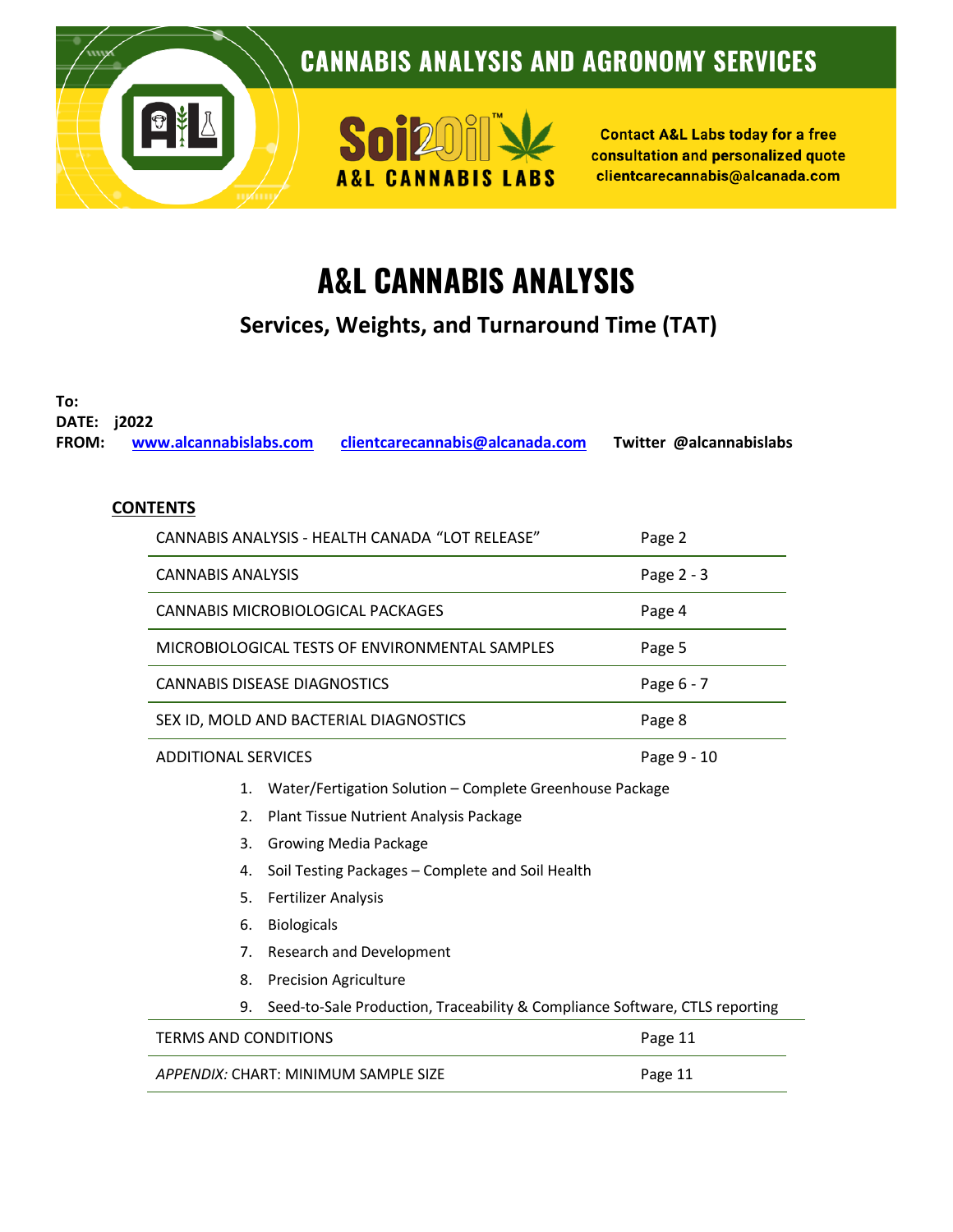clientcarecannabis@alcanada.com • 1-855-837-8347 • www.alcannabislabs.com



### **HEALTH CANADA REGULATED PRODUCT PACKAGE "LOT RELEASE"**

| <b>Common Health Canada Package</b>                                                                                                                                                                                                                     | <b>CODE</b>     | <b>AMOUNT</b><br>$40-50 g$ | <b>TAT</b> |  |
|---------------------------------------------------------------------------------------------------------------------------------------------------------------------------------------------------------------------------------------------------------|-----------------|----------------------------|------------|--|
| Complete Cannabinoid Profile (16) - HPLC- CBCA, CBC, CBL,<br>CBD, CBDA, CBDV, CBDVA, CBG, CBGA, CBN, CBNA, Delta-8<br>THC, Delta-9 THC, Delta-9 THCA, THCV, THCVA<br>*Moisture is Recommended for Potency & Terpenes tests for<br>proper THC results**  | THCCBDMM        | 3g                         | 3 day      |  |
| Microbiological Scan (USP/EP methods): Bile Tolerant Gram-<br>Negative Bacteria, Total Aerobic Plate Count, Total Yeasts &<br>Molds, Pseudomonas aeruginosa, Staphylococcus aureus, E.<br>coli, Salmonella spp (P/A 10g). standard herbal specification | <b>MICROMM</b>  | $12-17g$                   | 5 day      |  |
| Aflatoxins (B1+B2+G1+G2)-LC-MS/MS                                                                                                                                                                                                                       | <b>ALFAMM</b>   | 2g                         | 5 day      |  |
| Health Canada Pesticide Scan - LC-MS/MS & GC-MS/MS<br>(96 analytes)                                                                                                                                                                                     | <b>HCPESTMM</b> | 3g                         | 5 day      |  |
| Regulated Heavy Metals - ICP-MS- Arsenic, Cadmium, Lead,<br>Mercury                                                                                                                                                                                     | <b>EPZMM</b>    | 5g                         | 3 day      |  |
| Visual Inspection – Extraneous Foreign Material                                                                                                                                                                                                         | <b>VISMM</b>    | 10 <sub>g</sub>            | 1 day      |  |
| Moisture (Loss on Drying) * Recommended for Potency /Terps                                                                                                                                                                                              | <b>MOISTMM</b>  | 2g                         | 3 day      |  |

### **CANNABIS ANALYSIS**

|               | <b>ANALYSIS</b>                                                                                                                                                                                                                                                     | <b>CODE</b>     | <b>AMOUNT</b> | <b>TAT</b> |  |
|---------------|---------------------------------------------------------------------------------------------------------------------------------------------------------------------------------------------------------------------------------------------------------------------|-----------------|---------------|------------|--|
|               | <b>Water Content / Moisture</b><br>Moisture (Loss on Drying) * Recommended for Potency &<br>Terpenes tests *                                                                                                                                                        | <b>MOISTMM</b>  | 2g            | 3 day      |  |
|               | Water Activity (Aw) – Recommended for all Dried cannabis to<br>accompany Moisture/LOD. Recommended for edibles / food                                                                                                                                               | <b>BAWF610</b>  | 2g            | 3 day      |  |
| $\frac{3}{5}$ | Total % THC/CBD -HPLC-Total CBD, Total THC (Designed for<br>Non-Lot release, harvest timing + Hemp)<br>*Moisture is Recommended* *Not for extracts*                                                                                                                 | <b>CANTOTMM</b> | 3g            | 3 day      |  |
| CANNABIS ANA  | Complete Cannabinoid Profile (16) - HPLC- CBCA, CBC, CBL,<br>CBD, CBDA, CBDV, CBDVA, CBG, CBGA, CBN, CBNA, Delta-8 THC,<br>Delta-9 THC, Delta-9 THCA, THCV, THCVA<br>*Moisture is Recommended for Potency & Terpenes tests for<br>proper THC results* (Lot release) | <b>THCCBDMM</b> | 3g            | 3 day      |  |
|               | Microbiological Scan (USP/EP methods): Bile Tolerant Gram-<br>Negative Bacteria, Total Aerobic Plate Count, Total Yeasts &<br>Molds, Pseudomonas aeruginosa, Staphylococcus aureus, E. coli,<br>Salmonella spp (P/A 10g). standard herbal specification             | <b>MICROMM</b>  | $12 - 17g$    | 5 day      |  |
|               | Aflatoxins - LC-MS/MS - (B1+B2+G1+G2)                                                                                                                                                                                                                               | <b>ALFAMM</b>   | 2g            | 5 day      |  |
|               | Aflatoxins + Ochratoxin A - LC-MS/MS                                                                                                                                                                                                                                | <b>ALFOAMM</b>  | 2g            | 5 day      |  |
|               | <b>Mycotoxin Scan-LC-MS/MS</b>                                                                                                                                                                                                                                      | <b>INQUIRE</b>  | 2g            | 5 day      |  |
|               | Health Canada 96 Pesticide Scan - LC-MS/MS & GC-MS/MS (96<br>analytes)                                                                                                                                                                                              | <b>HCPESTMM</b> | 3g            | 5 day      |  |
|               | Regulated Heavy Metals - ICP-MS - As, Cd, Pb, Hg<br>(other heavy metals upon request available)                                                                                                                                                                     | <b>EPZMM</b>    | 5g            | 3 day      |  |

**CANNABIS ANALYSIS**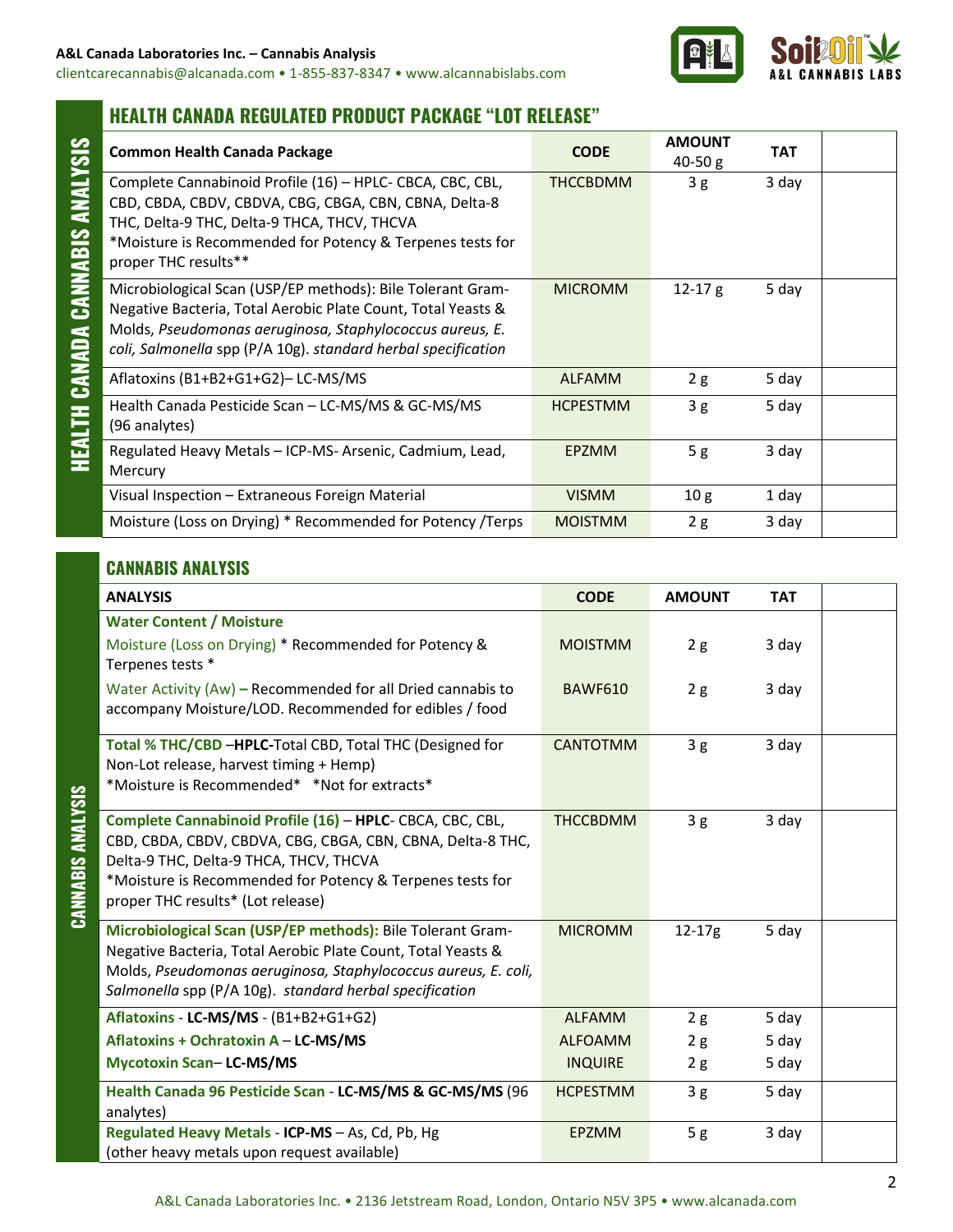#### **A&L Canada Laboratories Inc. – Cannabis Analysis**

clientcarecannabis@alcanada.com • 1-855-837-8347 • www.alcannabislabs.com



### CANNABIS ANALYSIS

|                   | <b>ANALYSIS (continued)</b>                                                                                                                                                                                                                                                                                                                                                                                                                                                                                                                                                                                                                                        | <b>CODE</b>       | <b>AMOUNT</b>                      | <b>TAT</b>     |  |
|-------------------|--------------------------------------------------------------------------------------------------------------------------------------------------------------------------------------------------------------------------------------------------------------------------------------------------------------------------------------------------------------------------------------------------------------------------------------------------------------------------------------------------------------------------------------------------------------------------------------------------------------------------------------------------------------------|-------------------|------------------------------------|----------------|--|
|                   | Terpene Profile (38) - GCFID- alpha-Bisabolol, alpha-Cedrene,<br>alpha-Humulene, alpha-Phellandrene, alpha-Pinene, alpha-<br>Terpinene, alpha-Terpineol, beta-Caryophyllene, beta-<br>Myrcene, beta-Ocimene, beta-Pinene, Borneol, Camphene,<br>Camphor, Caryophyllene oxide, Cedrol, cis-Nerolidol, d-<br>Limonene, delta-3-Carene, Eucalyptol, Fenchol, Fenchone,<br>gamma-Terpinene, Geraniol, Geranyl acetate, Guaiol,<br>Isoborneol, Isopulegol, Linalool, Menthol, NEROL, p-Cymene,<br>Pulegone, Sabinene, Sabinene hydrate, Terpinolene, trans-<br>Nerolidol, Valencene<br>*Moisture is Recommended for Potency & Terpenes tests for<br>proper THC results* | <b>TERPENESMM</b> | 3g                                 | 3 day          |  |
|                   | Includes Total Terpene Profile %                                                                                                                                                                                                                                                                                                                                                                                                                                                                                                                                                                                                                                   |                   |                                    |                |  |
|                   | Visual Inspection - Extraneous Foreign Matter                                                                                                                                                                                                                                                                                                                                                                                                                                                                                                                                                                                                                      | <b>VISMM</b>      | 10 <sub>g</sub>                    | 1 day          |  |
| CANNABIS ANALYSIS | <b>Residual Solvents: HS-GC-FID</b><br>Residual Solvents Package: -acetonitrile, ethanol, Isobutane,<br>Isopropanol, n-butane, n-hexane, propane, heptane                                                                                                                                                                                                                                                                                                                                                                                                                                                                                                          | SOLVENTMM         | 1 <sub>g</sub>                     | 3 day          |  |
|                   | Residual Solvent: - ethanol only<br>Residual Solvent: - acetone, methanol *request only*                                                                                                                                                                                                                                                                                                                                                                                                                                                                                                                                                                           | 002ET0H           | 1 <sub>g</sub><br>Add to SOLVENTMM | 3 day          |  |
|                   | Density for Oil - Can only be conducted on light oils, not thick<br>concentrated oils, distillates etc.                                                                                                                                                                                                                                                                                                                                                                                                                                                                                                                                                            | <b>SGMM</b>       | 10 mL                              | 1 day          |  |
|                   | <b>New Microbiological Rapid Methods</b><br>Rapid USP/EP Herbal Micro Package (Y&M 3M Petri-films)<br>(3 business days)<br>qPCR Package Y&M - validation in progress                                                                                                                                                                                                                                                                                                                                                                                                                                                                                               | <b>BMRPDMM</b>    | $12 - 17g$                         | 3 day<br>3 day |  |
|                   | <b>Potency for 2.0 Products</b>                                                                                                                                                                                                                                                                                                                                                                                                                                                                                                                                                                                                                                    |                   |                                    |                |  |
|                   | Extracts - (16 Cannabinoids)<br>(Distillates, vape oils, concentrates, Hash, BHO, etc.)                                                                                                                                                                                                                                                                                                                                                                                                                                                                                                                                                                            | <b>THCCBDMM</b>   | 0.5g                               | 3 day          |  |
|                   | Edibles - (THC/CBD) - Chocolate, Gummy, Candy, Beverage,<br>emulsions, sugar, oral strips, tablets                                                                                                                                                                                                                                                                                                                                                                                                                                                                                                                                                                 | CAN2MM            | 5g                                 | 3 day          |  |
|                   | Topicals - (THC/CBD) - Lotion, creams, bath salts, oils, balms.<br>(Note: Topicals may require additional methods and costs)                                                                                                                                                                                                                                                                                                                                                                                                                                                                                                                                       | CAN2MM            | 5g                                 | 3 day          |  |
|                   | <b>Melatonin</b>                                                                                                                                                                                                                                                                                                                                                                                                                                                                                                                                                                                                                                                   | Inquire           |                                    |                |  |
|                   | <b>Heavy Metal - Topicals Antimony (Sb)</b>                                                                                                                                                                                                                                                                                                                                                                                                                                                                                                                                                                                                                        | E4                | 2g                                 | 3 day          |  |
|                   | Potency Method Verification - verify A&L methods for your<br>products. Documentation preparation available                                                                                                                                                                                                                                                                                                                                                                                                                                                                                                                                                         |                   |                                    |                |  |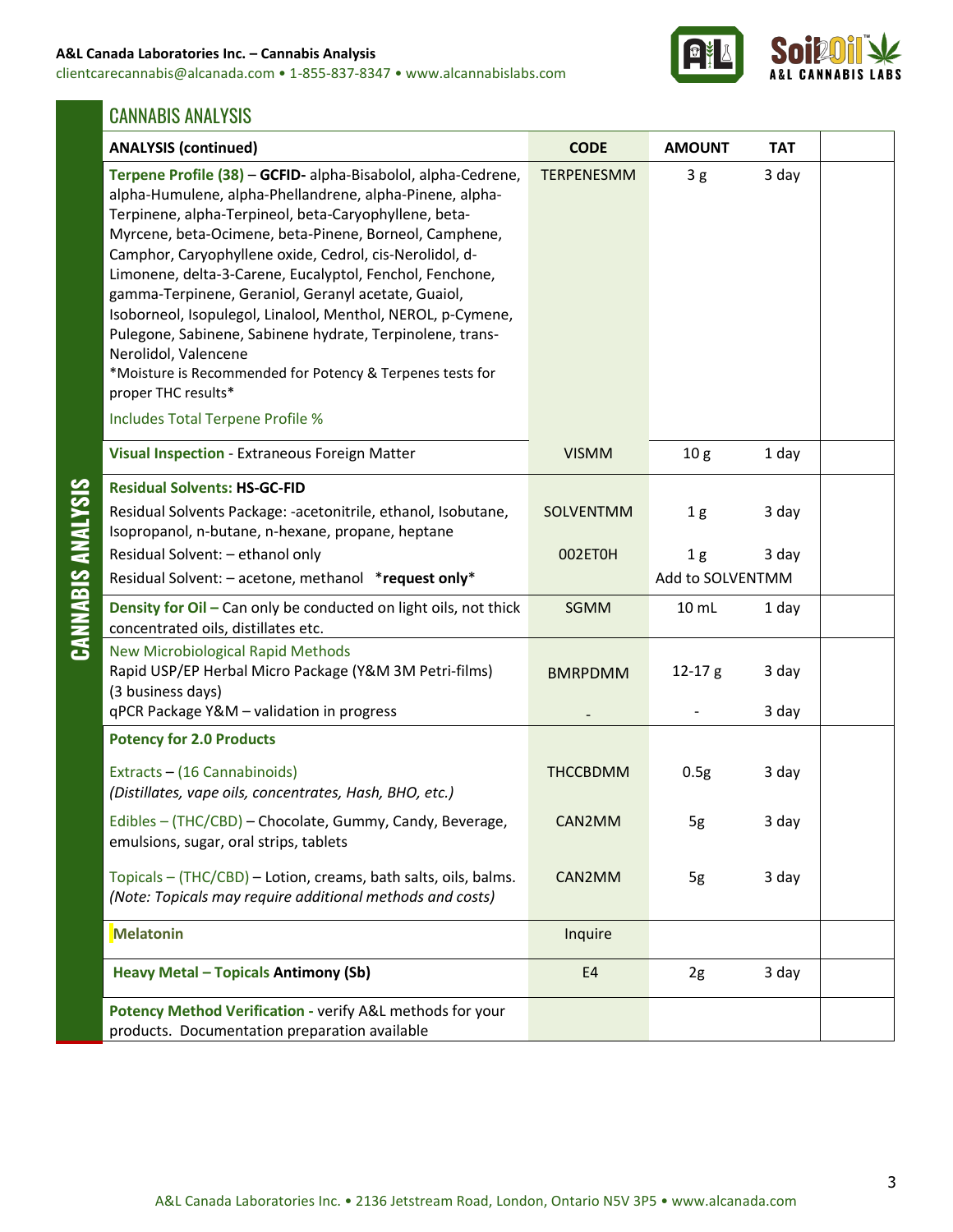

# **CANNABIS MICROBIOLOGICAL PACKAGES**

#### **Additional microbiological packages to support specifications for Dried Cannabis and other Cannabis 2.0 products**

- 5 parameter micro package: TAPC, TYMC, BTGN +*, E. coli, Salmonella* spp. (unless stated otherwise)
- 7 Parameter micro package: 5 parameters + *Pseudomonas aeruginosa, Staphylococcus aureus*
- Herbal test limits *-* TAPC 100cfu/g, TYMC 100 cfu/g, BTGN 10cfu/g
- Inhalation/oral test limits: TAPC 100cfu/g, TYMC 10 cfu/g, BTGN P/A
- P/A tests in 1g unless stated otherwise (eg; *Salmonella* spp.)
- See additional Microbiological Lists for detailed information on each package

| <b>ANALYSIS</b>                                                                                                                  | <b>CODE</b>             | <b>MINIMUM</b><br><b>AMOUNT</b> | <b>TAT</b> |  |
|----------------------------------------------------------------------------------------------------------------------------------|-------------------------|---------------------------------|------------|--|
| Herbal Microbial specifications - Dried Cannabis                                                                                 |                         |                                 |            |  |
| Standard USP/EP Herbal Micro Package (7 param, Salmonella 10g)                                                                   | <b>MICROMM</b>          | $12 - 17g$                      | 5 day      |  |
| USP/EP 5.1.8 Herbal Micro Package (7 param, Salmonella 25g)                                                                      | <b>BMICROMM</b>         | $27 - 32g$                      | 5 day      |  |
| EP 5.1.8 Herbal Micro Package (5 param, Salmonella 25g)                                                                          | <b>BHNRMM</b>           | $27 - 32g$                      | 5 day      |  |
| Modified EP 5.1.8 Herbal Micro Package (5 param, Salmonella 10g)                                                                 | BHNR1MM                 | $12 - 17g$                      | 5 day      |  |
| USP <2023> Micro Package (5 param, E. coli & Salmonella 10g)                                                                     | <b>BNDSMM</b>           | $12 - 17g$                      | 5 day      |  |
| Rapid USP/EP Herbal Micro Package (7 param, Salmonella 10g)<br>(uses 3M Rapid Y&M Petri-film validated method) (3 business days) | <b>BMRPDMM</b>          | $12 - 17g$                      | 3 day      |  |
| 2.0 Product Micro Packages                                                                                                       |                         |                                 |            |  |
| <b>Extracts and formulated products:</b>                                                                                         |                         |                                 |            |  |
| USP/EP Inhalation + Oral Micro Package (7 param, Salmonella 10g)                                                                 | MICRO10MM               | $12 - 17q$                      | 5 day      |  |
| <b>USP/EP Inhalation Micro Package</b><br>(5 param, P. aeruginosa, S. aureus, no salmonella or E. coli)                          | <b>BMINMM</b>           | $3-10q$                         | 5 day      |  |
| Topical Micro Package (TAPC, TYMC, P. aeruginosa, S. aureus)                                                                     | <b>BTOPMM</b>           | $4-6g$                          | 5 day      |  |
| Oral Film/Strip Micro Package (Orodispersible - report per film)<br>(TAPC, TYMC, P. aeruginosa, S. aureus, E. coli)              | <b>BFILMM</b>           | 16 Films                        | 5 day      |  |
| HC accredited Food Methods - Used for final edible products - (Coliforms replaces BTGN):                                         |                         |                                 |            |  |
| Solid Food Package (5 param, Salmonella 25g)                                                                                     | <b>BCFZMM</b>           | $35-45 g$                       | 5 day      |  |
| Liquid Food Package (5 param, Salmonella 25g)                                                                                    | <b>BCFLMM</b>           | $35-45 g$                       | 5 day      |  |
| Solid Food Package (7 param, Salmonella 25g)                                                                                     | BCFZ7MM                 | $35-45 g$                       | 5 day      |  |
| Liquid Food Package (7 param, Salmonella 25g)                                                                                    | BCFL7MM                 | 35-45 g                         | 5 day      |  |
| Individual Micro tests.                                                                                                          |                         |                                 |            |  |
| Microbial - Cannabis Food - Listeria mono                                                                                        | BLMF210MM               | $25 - 50 g$                     | 2 day      |  |
| Microbial - Cannabis Food - E. coli 0157:H7                                                                                      | BEHF210MM               | $25-50 g$                       | 2 day      |  |
| Microbial - Cannabis Food - Listeria spp.                                                                                        | BLSF210MM               | $25 - 50 g$                     | 2 day      |  |
| Microbial - Cannabis Food - Shigella spp.                                                                                        | BSSF210MM               | $25-50 g$                       | 2 day      |  |
| Microbial - Cannabis Food - Enterobacteriaceae                                                                                   | BEBF260MM               | $10-20 g$                       | 2 day      |  |
| Other Microbial parameters and method available upon request.<br>Vape Cartridge Processing for Micro                             | Inquire<br><b>BCART</b> |                                 |            |  |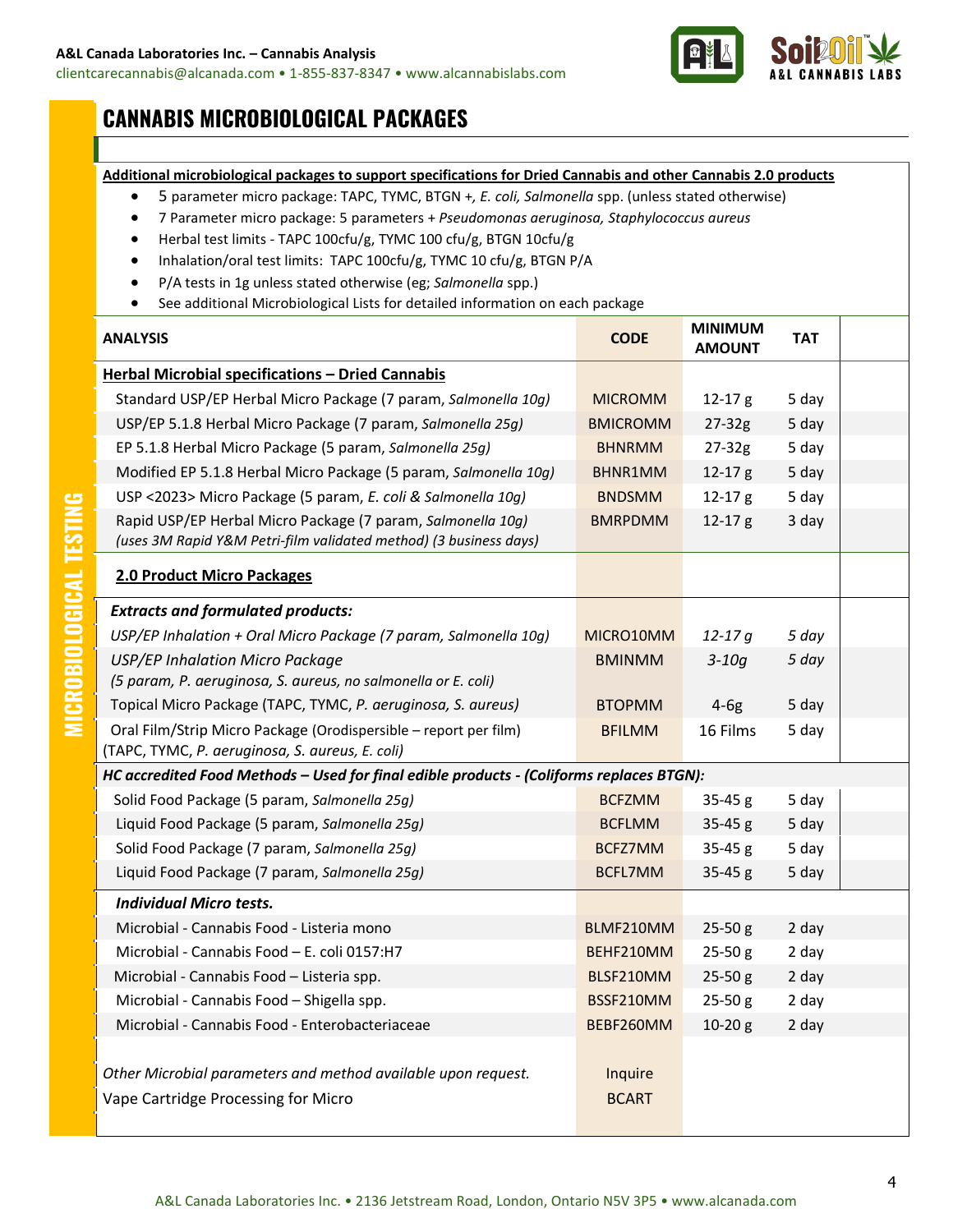

# **MICROBIOLOGICAL TESTS OF ENVIRONMENTAL SAMPLES**

| <b>ANALYSIS</b>                                                                                                         | <b>CODE</b>              | <b>AMOUNT</b>   | <b>TAT</b> |  |
|-------------------------------------------------------------------------------------------------------------------------|--------------------------|-----------------|------------|--|
| <b>Air Samples of Settle Plates</b>                                                                                     |                          |                 |            |  |
| <b>Total Aerobic Colony Count</b>                                                                                       | BTCA240MM                | plate           | 2 day      |  |
| <b>Total Yeasts &amp; Molds</b>                                                                                         | BYMA480MM                | plate           | 5 day      |  |
|                                                                                                                         |                          |                 |            |  |
| <b>Water Microbiological Analysis Package</b>                                                                           |                          |                 |            |  |
| Microbiological Scan: Heterotrophic Plate Count, Total<br>Coliforms, E. coli, Salmonella spp., Total Yeast & Mold, Bile | <b>MICROWMM</b>          | 500 mL          | 5 day      |  |
| Tolerant Gram Neg. Bacteria, Staphylococcus aureus,<br>Pseudomonas aeruginosa                                           |                          |                 |            |  |
|                                                                                                                         |                          |                 |            |  |
| <b>Waterborne Plant Pathogen Analysis Package</b>                                                                       |                          |                 |            |  |
| Fusarium spp., Fusarium oxysporium, Fusarium solani, Pythium<br>spp., Verticillium albo-atrum, Verticillium dahliae     | <b>BWBD</b>              | 200 mL          | 5 day      |  |
| Soil / Media Microbiological Analysis Package                                                                           |                          |                 |            |  |
| Microbiological Scan: Bile Tolerant Gram-Negative Bacteria,                                                             | <b>BSOILMM</b>           | 100 grams       | 5 day      |  |
| Total Aerobic Colony Count, Total Yeasts & Molds,<br>Pseudomonas aeruginosa, Staphylococcus aureus, total               |                          |                 |            |  |
| coliforms, E. coli, Salmonella spp.                                                                                     |                          |                 |            |  |
|                                                                                                                         |                          |                 |            |  |
| Soilborne Plant Pathogen Analysis Package                                                                               |                          |                 |            |  |
| Botrytis cinerea, Colletotrichum coccodes, Fusarium spp.,                                                               | <b>BSPPMM</b>            | 50 <sub>g</sub> | 5 day      |  |
| Fusarium oxysporum, Fusarium solani, Phytophthora spp.,<br>Pythium spp., Rhizoctonia solani, Sclerotinia sclerotiorum,  |                          |                 |            |  |
| Verticillium albo-atrum, Verticillium dahliae                                                                           |                          |                 |            |  |
|                                                                                                                         |                          |                 |            |  |
| <b>Swabs / Other</b>                                                                                                    |                          |                 |            |  |
| Microbiological Scan: Bile Tolerant Gram-Negative Bacteria,                                                             | <b>BSWABMM</b>           |                 | 5 day      |  |
| Total Aerobic Colony Count, Total Yeasts & Molds,<br>Pseudomonas aeruginosa, Staphylococcus aureus, total               |                          |                 |            |  |
| coliforms, E. coli, Salmonella spp.                                                                                     |                          |                 |            |  |
|                                                                                                                         |                          |                 |            |  |
| <b>Supplies Available to Order</b>                                                                                      |                          |                 |            |  |
| 3M Sponge swabs. One package contains 25 swabs<br>3M quick cotton swab. One package contains 25 swabs                   | <b>BSWAB</b><br>B3MQSWAB |                 |            |  |
| Settle plates for total bacteria                                                                                        | <b>BSMA</b>              |                 |            |  |
| Settle plates for total yeasts and molds                                                                                | <b>BPDA</b>              |                 |            |  |
| Sterile bottles with sodium thiosulfate for water sampling                                                              | <b>BBOTNA</b>            |                 |            |  |
| (250 mL bottle) (Ship cool)                                                                                             |                          |                 |            |  |
| Syringe 5 mL with locking tip                                                                                           | BSYR5mL                  |                 |            |  |
| Syringe 20 mL with locking tip                                                                                          | BSYR20mL                 |                 |            |  |
| Water bottle for nutrient testing (500 mL bottle)                                                                       | <b>BBOTTLER</b>          |                 |            |  |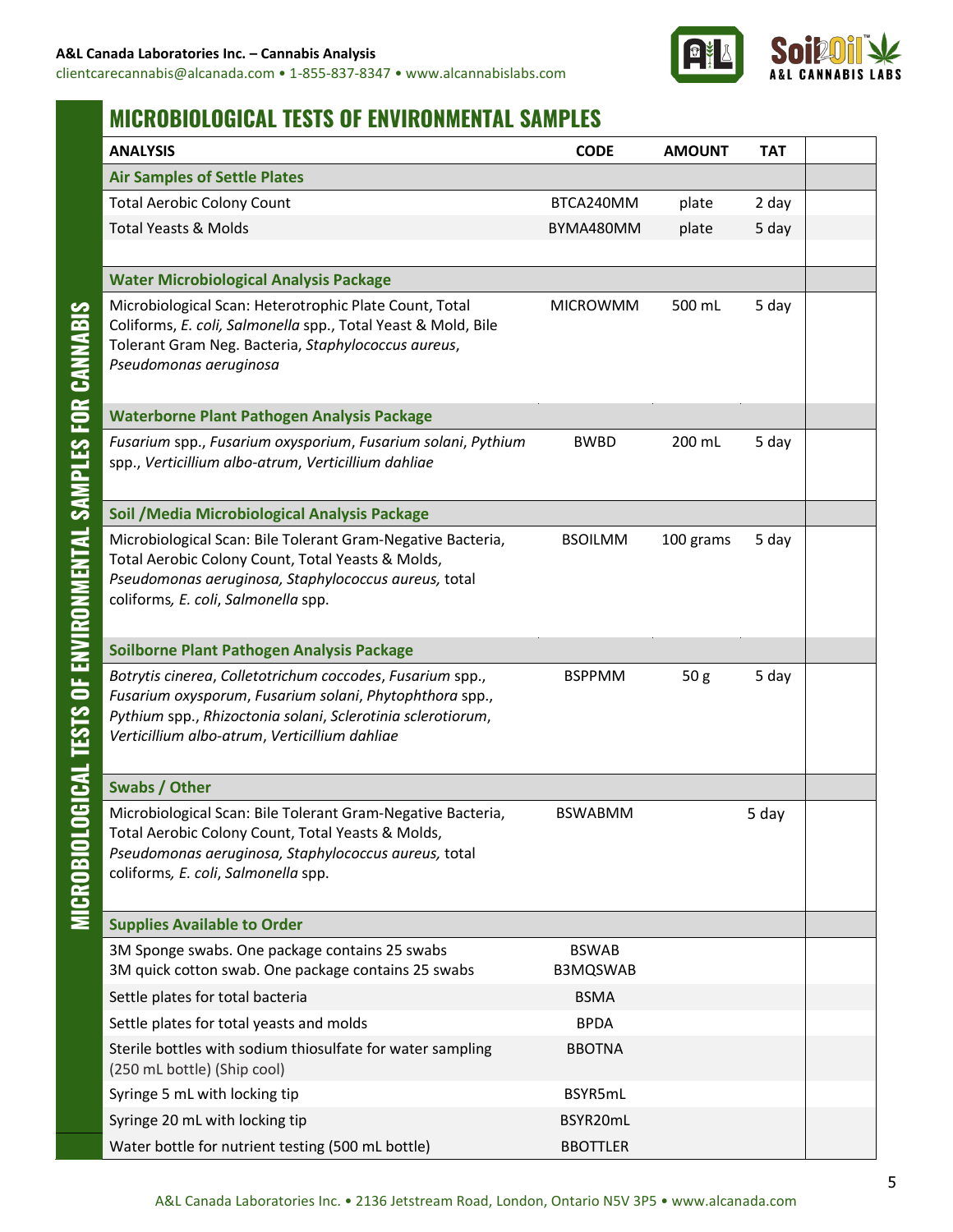#### **A&L Canada Laboratories Inc. – Cannabis Analysis**

clientcarecannabis@alcanada.com • 1-855-837-8347 • www.alcannabislabs.com



| <b>ANALYSIS</b>                                                                                                                                                                                                                                                                                                                                 | <b>CODE</b>                | <b>AMOUNT</b> | <b>TAT</b>             |      |
|-------------------------------------------------------------------------------------------------------------------------------------------------------------------------------------------------------------------------------------------------------------------------------------------------------------------------------------------------|----------------------------|---------------|------------------------|------|
| <b>Cannabis Leaf Disease Scan</b>                                                                                                                                                                                                                                                                                                               |                            |               |                        |      |
| Pseduomonas syringae, Xanthomonas campestris, Alternaria<br>alternata, Botrytis cinerea, Cladosporium spp.,<br>Colletotrichum coccodes, Golovinomyces cichoracearum,<br>Leveillula taurica, Phytophthora infestans,<br>Pseudoperonospora humuli, Sphaerotheca macularis,<br>Stemphylium botryosum                                               | <b>BCLDS</b>               | 2 grams       | $3-5$ day              |      |
| <b>Cannabis Bud Disease Scan</b>                                                                                                                                                                                                                                                                                                                |                            |               |                        |      |
| Alternaria alternata, Botrytis cinerea, Cladosporium spp.,<br>Colletotrichum spp., Fusarium spp., F. oxysporum, F. solani,<br>Golovinomyces cichoracearum, Leveillula taurica,<br>Pseudoperonospora humuli, Sphaerotheca macularis,<br>Stemphylium botryosum                                                                                    | <b>BCBDS</b>               | 2g            | $3-5$ day              |      |
| <b>Cannabis Root Disease Scan</b>                                                                                                                                                                                                                                                                                                               |                            |               |                        |      |
| Colletotrichum coccodes, Fusarium spp., Fusarium<br>oxysporum, Fusarium solani, Phytophthora spp., Pythium<br>spp, Rhizoctonia solani, Sclerotinia sclerotiorum, Verticillium<br>albo-atrum, Verticillium dahlia                                                                                                                                | <b>BCRDS</b>               | 2g            | $3-5$ day              |      |
| <b>Cannabis Virus Disease Scan</b>                                                                                                                                                                                                                                                                                                              |                            |               |                        |      |
| Alfalfa mosaic virus (AMV), Arabis mosaic virus (ArMV),<br>Cucumber mosaic virus (CMV), Tobacco mosaic virus (TMV),<br>Tobacco streak virus (TSV), Tomato bushy stunt virus (TBSV)                                                                                                                                                              | <b>BCVDS</b>               | 2g            | $3-5$ day              |      |
| <b>Cannabis Virus Tests</b>                                                                                                                                                                                                                                                                                                                     |                            |               |                        |      |
| Bromoviridae (BBROM), Closteroviridae (BCLOST),<br>Comovirinae (BCOMO), Luteoviridae (BLUTEO), Potyviridae<br>(BPOTY), Ilarvirus (BILAR), Fabavirus (BFABA), Nepovirus<br>(BNEPO), Begomovirus (BBEGO), Curtovirus (BCURTO),<br>Potexvirus (BPOTEX), Tobamovirus (BTOBAM), Tombusvirus<br>(BTOMBUS), Tospovirus (BTOSPO), Trichovirus (BTRICHO) | <b>BVIRUS</b>              | 2g            | $5-7$ day              | each |
| 15 Virus Groups - PCR                                                                                                                                                                                                                                                                                                                           |                            |               |                        |      |
| <b>Cannabis Other Pathogen Tests</b>                                                                                                                                                                                                                                                                                                            |                            |               |                        |      |
| Hemp Streak Virus/Cannabis Cryptic Virus<br>Phytoplasma - PCR                                                                                                                                                                                                                                                                                   | <b>BCANCV</b><br>BPPZ910MM | 2g            | $3-5$ day<br>$3-5$ day |      |
| Lettuce Chlorosis Virus (LCV)                                                                                                                                                                                                                                                                                                                   | <b>BLCV</b>                | 2g<br>2g      | $3-5$ day              |      |
| Hop Latent Viroid (HLVd)                                                                                                                                                                                                                                                                                                                        | <b>BVHLVD</b>              | 2g            | 3 day                  |      |
| <b>Beet Curly Top Virus</b>                                                                                                                                                                                                                                                                                                                     | <b>VBCTV</b>               | 2g            | $3-5$ day              |      |
| Powdery Mildew                                                                                                                                                                                                                                                                                                                                  | <b>BCPM</b>                | 2g            | $3-5$ day              |      |
| Downey Mildew                                                                                                                                                                                                                                                                                                                                   | BPPC910MM                  | 2g            | $3-5$ day              |      |
| We are the Canadian Agdia dealer for supply test kits see<br>www.agdia.com order through www.alcanada.com or<br>clientcarecannabis@alcanada.com                                                                                                                                                                                                 |                            |               |                        |      |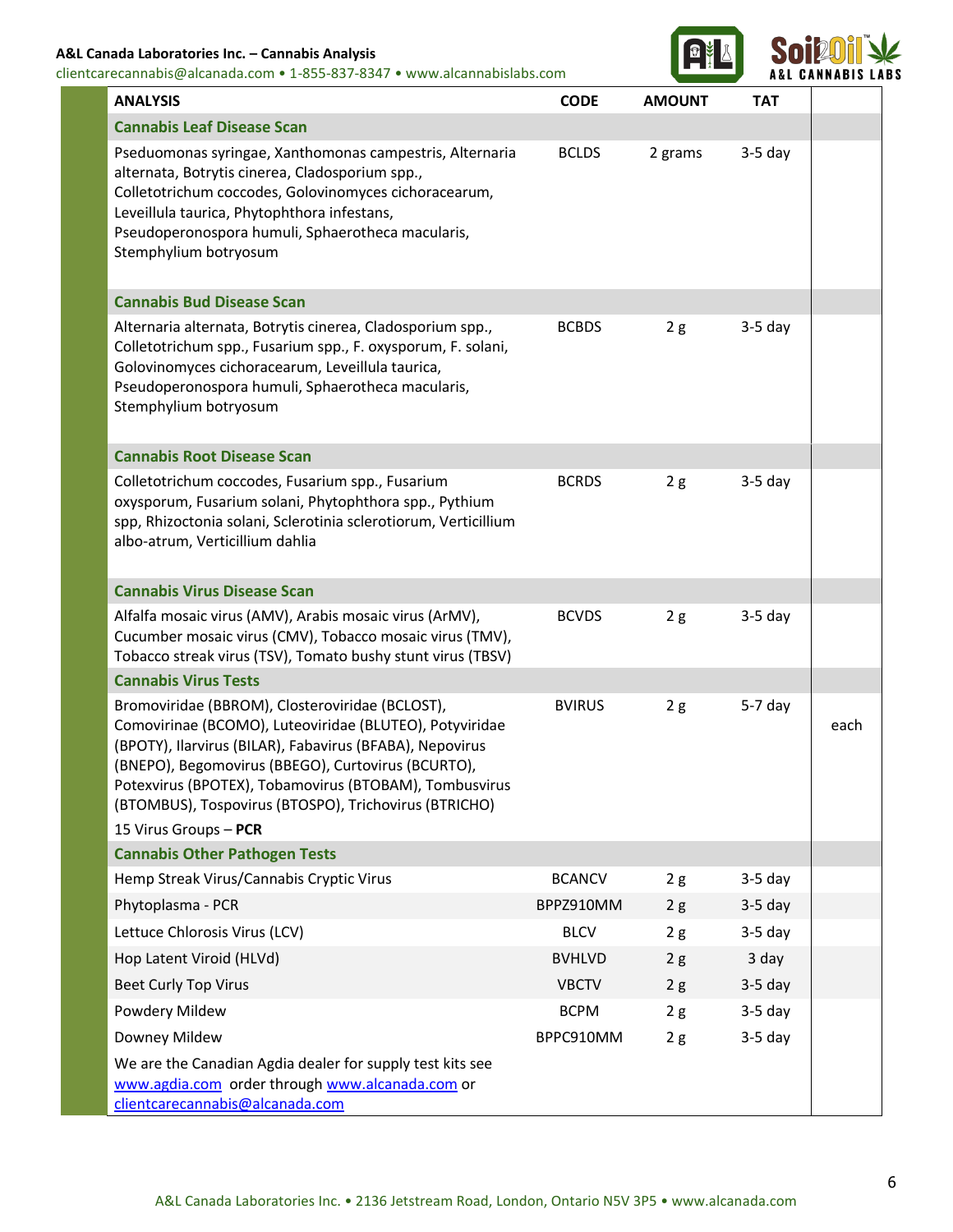

# **CANNABIS DISEASE DIAGNOSTICS**

| <b>ANALYSIS (Continued)</b>                                                                                                                                                                                                         | <b>CODE</b>   | <b>AMOUNT</b> | TAT       |  |
|-------------------------------------------------------------------------------------------------------------------------------------------------------------------------------------------------------------------------------------|---------------|---------------|-----------|--|
| <b>Waterborne Plant Pathogen Analysis Package</b>                                                                                                                                                                                   |               |               |           |  |
| Fusarium spp., Fusarium oxysporium, Fusarium solani,<br>Pythium spp., Verticillium albo-atrum, Verticillium dahliae                                                                                                                 | <b>BWBD</b>   | 200 mL        | $3-5$ day |  |
| Soilborne Plant Pathogen Analysis Package                                                                                                                                                                                           |               |               |           |  |
| Botrytis cinerea, Colletotrichum coccodes, Fusarium spp.,<br>Fusarium oxysporum, Fusarium solani, Phytophthora spp.,<br>Pythium spp., Rhizoctonia solani, Sclerotinia sclerotiorum,<br>Verticillium albo-atrum, Verticillium dahlia | <b>BSPPMM</b> | 25g           | $3-5$ day |  |

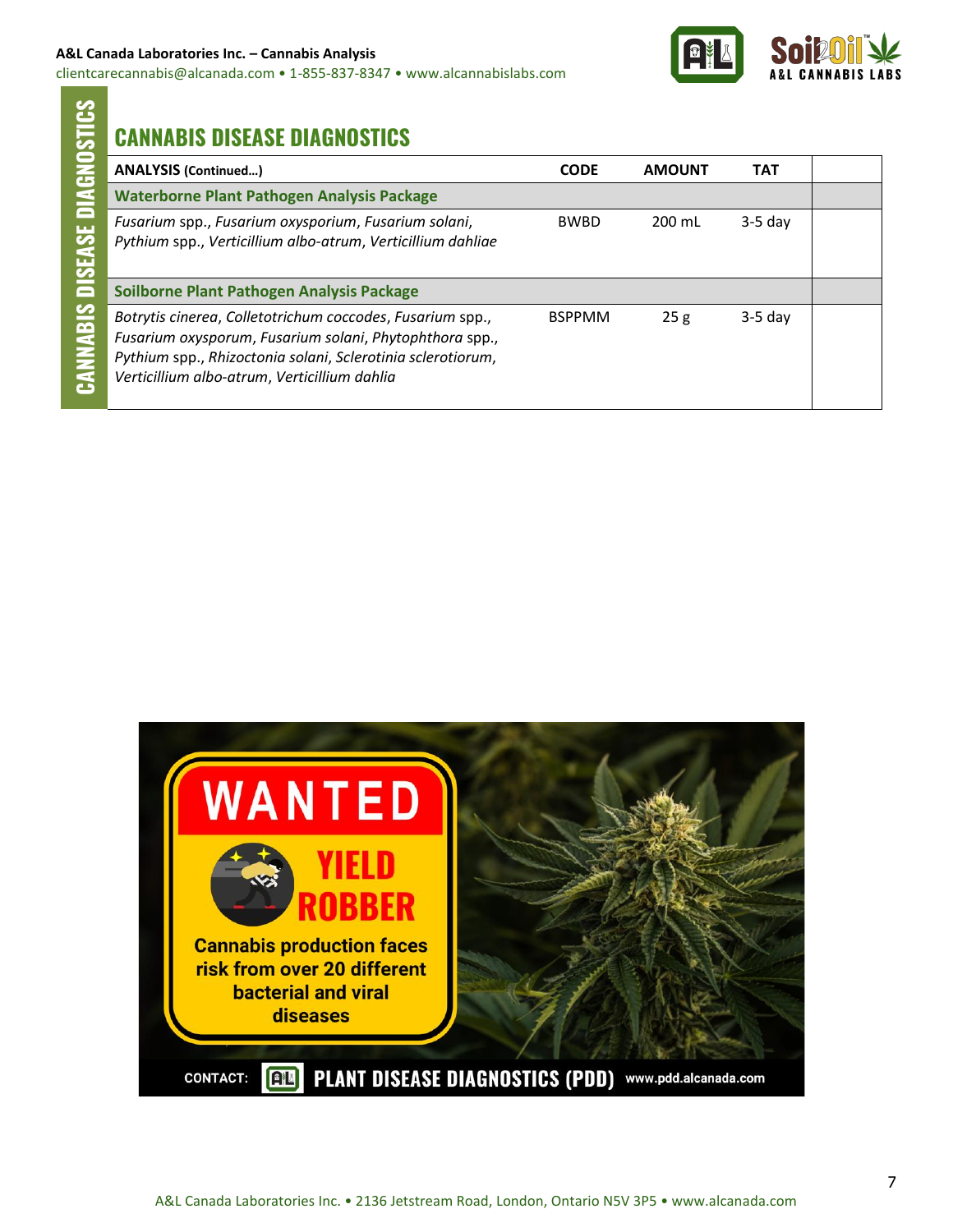clientcarecannabis@alcanada.com • 1-855-837-8347 • www.alcannabislabs.com



## **CANNABIS PCR and NGS DIAGNOSTICS**

| <b>Cannabis Genetic Testing</b>                                                                                                                                                                                                                                           | <b>CODE</b>                | <b>AMOUNT</b>   | <b>TAT</b> |         |
|---------------------------------------------------------------------------------------------------------------------------------------------------------------------------------------------------------------------------------------------------------------------------|----------------------------|-----------------|------------|---------|
| Sex identification (male/female) of Cannabis plants at early<br>developmental stage                                                                                                                                                                                       |                            |                 |            |         |
| 1 to 10 samples/submission                                                                                                                                                                                                                                                | <b>BCMFMM</b>              | 1 small         | $3-5$ day  |         |
| 11 to 30                                                                                                                                                                                                                                                                  | BCMF10MM                   | dime            |            |         |
| 31 to 100                                                                                                                                                                                                                                                                 | BCMF30MM                   | size            |            |         |
| $100 +$                                                                                                                                                                                                                                                                   | BCMF100MM                  | leaf            |            |         |
|                                                                                                                                                                                                                                                                           |                            |                 |            |         |
| Identification of THC predominant and intermediate plants.                                                                                                                                                                                                                | <b>BCTHCMM</b>             | 1 gram          | $3-5$ day  |         |
| Cannabis genotyping                                                                                                                                                                                                                                                       |                            | 5 <sub>g</sub>  | 4-6 week   | inquire |
|                                                                                                                                                                                                                                                                           |                            |                 |            |         |
| <b>Identification of all Bacterial or Mold Species</b><br><b>Identification by "NGS"</b><br><b>Next Generation Sequencing</b>                                                                                                                                             |                            |                 |            |         |
| Identify unknown bacterial and/or mold species of major<br>populations in finished cannabis products, soil/media or swabs<br>by DNA sequence analysis. Analysis provides assessment of<br>major bacteria and/or mold communities<br>All species identified and quantified |                            |                 |            |         |
| 1 sample                                                                                                                                                                                                                                                                  | BNGSM1                     | 10 <sub>g</sub> | 10 day     |         |
| 2 to 5 samples/submission                                                                                                                                                                                                                                                 | BNGSM2                     |                 |            |         |
| 6 to 9 samples                                                                                                                                                                                                                                                            | BNGSM3                     |                 |            |         |
| 10 to 40 samples                                                                                                                                                                                                                                                          | BNGSM4                     |                 |            |         |
| 41 to 96 samples                                                                                                                                                                                                                                                          | BNGSM5                     |                 |            |         |
|                                                                                                                                                                                                                                                                           |                            |                 |            |         |
| <b>Bacterial/Mold Species Identification by PCR and</b><br>sequencing                                                                                                                                                                                                     |                            |                 |            |         |
| Identify unknown bacterial and/or mold species of major<br>populations in finished cannabis products, soil/media or swabs<br>by DNA sequence analysis. "Up to" Top 3 or 5 species                                                                                         |                            |                 |            |         |
| and the computer and contact                                                                                                                                                                                                                                              | $n \tau \wedge n \wedge n$ | $\sim$          |            |         |

| <b>Bacterial/Mold Species Identification by PCR and</b><br>sequencing                                                                                                             |        |                 |          |  |
|-----------------------------------------------------------------------------------------------------------------------------------------------------------------------------------|--------|-----------------|----------|--|
| Identify unknown bacterial and/or mold species of major<br>populations in finished cannabis products, soil/media or swabs<br>by DNA sequence analysis. "Up to" Top 3 or 5 species |        |                 |          |  |
| Top 3 bacterial species                                                                                                                                                           | BTOP3B | 10 <sub>g</sub> | $10$ day |  |
| Top 3 mold species                                                                                                                                                                | BTOP3M |                 |          |  |
| Top 5 bacterial species                                                                                                                                                           | BTOP5B |                 |          |  |
| Top 5 mold species                                                                                                                                                                | BTOP5M |                 |          |  |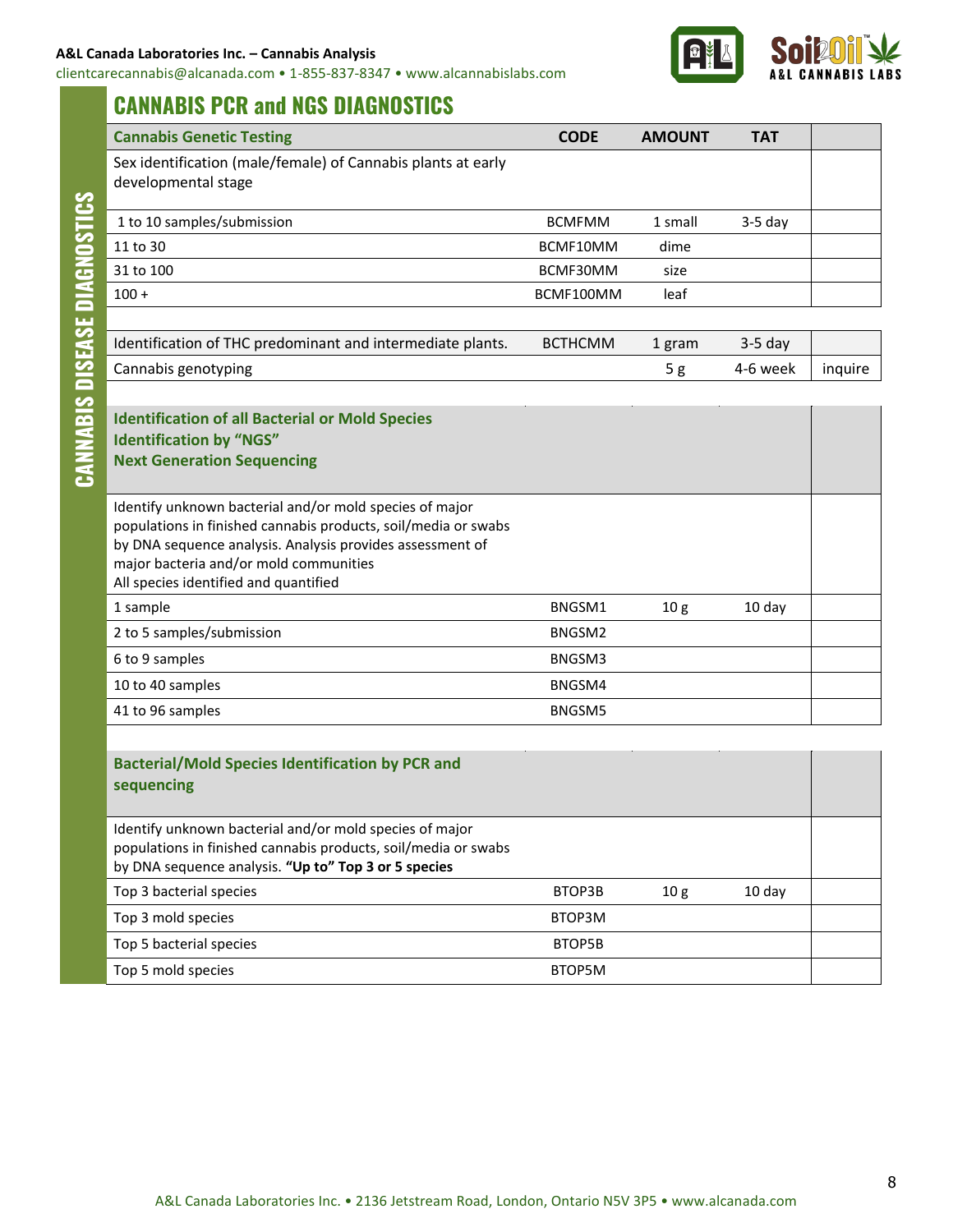

# **A&L LABS ADDITIONAL SERVICES FOR CANNABIS PRODUCTION**

| <b>ANALYSIS</b>                                                                                                                                                                                                                                                                                                                                                                                                                        | Code            | <b>Amount</b>    | <b>TAT</b> |  |
|----------------------------------------------------------------------------------------------------------------------------------------------------------------------------------------------------------------------------------------------------------------------------------------------------------------------------------------------------------------------------------------------------------------------------------------|-----------------|------------------|------------|--|
| 1. Water/Fertigation Solution - Greenhouse Complete Package                                                                                                                                                                                                                                                                                                                                                                            |                 |                  |            |  |
| Nitrogen: Ammonia-N, Nitrate-N<br>Minerals: Aluminum, Boron, Calcium, Copper, Chloride, Iron,<br>Magnesium, Manganese, Molybdenum, Phosphorus, Phosphorus (as<br>H2PO4), Potassium, Sodium, Sulphur (as SO4), Silicon, Zinc<br>Chemical: Total Dissolved Solids, pH, pHc, Bicarbonate, Carbonate, Total<br>Alkalinity Conductivity, Hardness, Anion Sum, Cation Sum, Residual<br>Sodium Carbonate, SAR, Adjusted SAR, Saturation Index | <b>WGC</b>      | 500mL            | 1 day      |  |
| <b>Total Suspended Solids:</b>                                                                                                                                                                                                                                                                                                                                                                                                         | GSSW245         | Included         | 1 day      |  |
| Microbiological Scan: Heterotrophic Plate Count, Total Coliform, E. coli,<br>Salmonella spp., Total Yeast & Mold, Bile Tolerant Gram Neg. Bacteria,<br>Staphylococcus aureus, Pseudomonas aeruginosa                                                                                                                                                                                                                                   | <b>MICROWMM</b> | 500 mL           | 5 day      |  |
|                                                                                                                                                                                                                                                                                                                                                                                                                                        |                 |                  |            |  |
| 2. Plant Tissue Nutrient Analysis Package                                                                                                                                                                                                                                                                                                                                                                                              |                 |                  |            |  |
| Total Nitrogen, Nitrate Nitrogen, Phosphorus, Magnesium, Potassium,<br>Calcium, Sulfur, Sodium, Boron, Copper, Iron, Manganese, Zinc,<br>Aluminum<br>** 2 cups loosely packed most recent mature leaf**                                                                                                                                                                                                                                | PT2MMR          | $15-20g$         | 1 day      |  |
| PMP-Plant Monitoring Program "A graphical report of plant tissue<br>nutrient analysis" through the growing stages                                                                                                                                                                                                                                                                                                                      |                 |                  |            |  |
| <b>Chloride</b>                                                                                                                                                                                                                                                                                                                                                                                                                        | ICLW030         | Included         | 1 day      |  |
| <b>Silicon</b>                                                                                                                                                                                                                                                                                                                                                                                                                         | PSI             | Included         | 1 day      |  |
| Molybdenum                                                                                                                                                                                                                                                                                                                                                                                                                             | <b>PMO</b>      | Included         | 1 day      |  |
|                                                                                                                                                                                                                                                                                                                                                                                                                                        |                 |                  |            |  |
| 3. Growing Media Packages                                                                                                                                                                                                                                                                                                                                                                                                              |                 |                  |            |  |
| Media Analysis - Total Nitrogen, Nitrate (NO3-N), Available Organic<br>Matter, pH, Lime index, Conductivity, C:N Ratio, Moisture - using Mild<br>Acid extraction<br>Soil extractable minerals: Phosphorus, Potassium, Magnesium, Calcium,<br>Sulfur, Boron, Zinc, Copper, Iron, Manganese, Sodium, Aluminum                                                                                                                            | S8C             | 600 g            | 3 day      |  |
|                                                                                                                                                                                                                                                                                                                                                                                                                                        |                 |                  |            |  |
| Media Analysis - pH, Nitrate (N03-N), Ammonium (NH4-N) E.C -<br>Phosphorus, Potassium, Magnesium, Calcium, Sulfur, Boron, Zinc,<br>Copper, Iron, Manganese, Sodium, Aluminum, Chloride, Molybdenum -<br>Saturated Paste Extraction *Rockwoll/Sand*                                                                                                                                                                                     | S9B             | 600 <sub>g</sub> | 3 day      |  |
| Molybdenum                                                                                                                                                                                                                                                                                                                                                                                                                             | SMO             | Included         | 3 day      |  |
| Silicon                                                                                                                                                                                                                                                                                                                                                                                                                                | SSI             | Included         | 3 day      |  |
| 4. Complete Bud Nutrient Test Package<br>Total Nitrogen, Nitrate Nitrogen, Phosphorus, Magnesium, Potassium,<br>Calcium, Sulfur, Sodium, Boron, Copper, Iron, Manganese, Zinc,<br>Aluminum                                                                                                                                                                                                                                             |                 |                  |            |  |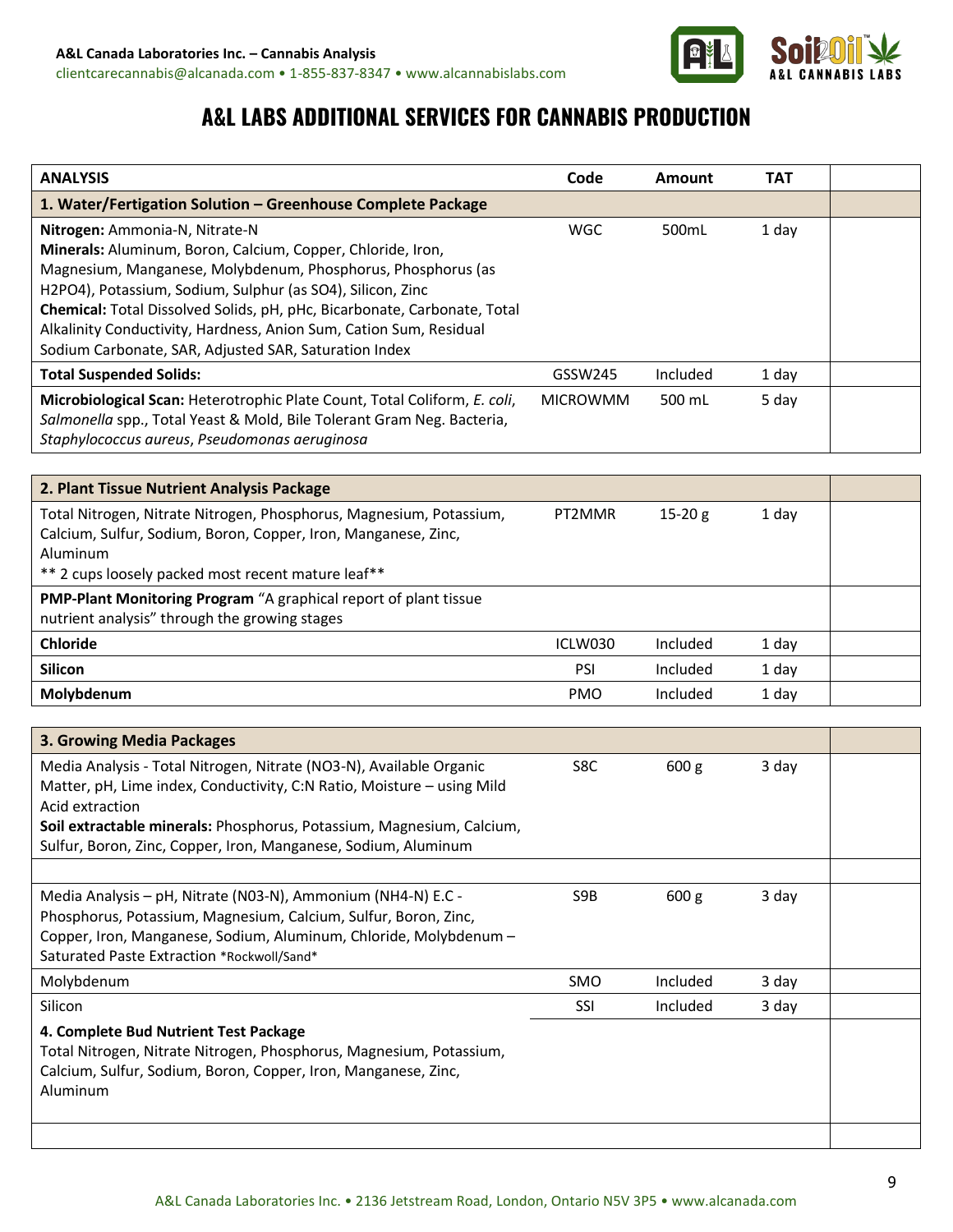#### **A&L Canada Laboratories Inc. – Cannabis Analysis**

clientcarecannabis@alcanada.com • 1-855-837-8347 • www.alcannabislabs.com



T

| <b>5. Soil Test Packages</b>                                                                                                                                                                                                                                                                                                 |                                                 |          |        |       |  |
|------------------------------------------------------------------------------------------------------------------------------------------------------------------------------------------------------------------------------------------------------------------------------------------------------------------------------|-------------------------------------------------|----------|--------|-------|--|
| Complete Soil Test Package Organic matter, Phosphorus (sodium bicarb<br>and bray 1), Potassium, magnesium, calcium, sodium,<br>(ammonium acetate), Soil pH, aluminum, saturation of<br>cation elements including sodium, Calculated C.E.C.<br>saturation %P, %K. Mg ratio + Zinc, Manganese, Boron,<br>Iron, Copper, Sulphur |                                                 | $S1B+S7$ | 600 g  | 5 day |  |
| Vitellus Bio -Soil Health Test & report OM, pH, BpH, P, K,<br>Mg, Ca, Na, S, B, Cu, Mn, Fe, Zn, Al, CEC, % saturation of<br>cations, K:Mg, EC, %P, %AL, Solvita CO2-C, PMN, Active C,<br>Soil Health Index "Your Living Soil Test"                                                                                           | VITELLUS <sup>Bio®</sup><br><b>SOIL MICROBS</b> | SHTEST3  | 1200 g | 7 day |  |

| 6. Fertilizer Analysis     |  |
|----------------------------|--|
| <b>Fertilizer Analysis</b> |  |

| 7. Biologicals                                               |                |
|--------------------------------------------------------------|----------------|
| Biologicals – Library of over 4500 Microbes to help you grow | <b>Induire</b> |

| 8. Research and Development                              |         |
|----------------------------------------------------------|---------|
| Cannabis Research and Development – Biora Growth Chamber | inguire |

| 9. Precision Agriculture Services |                                                                                |         |  |
|-----------------------------------|--------------------------------------------------------------------------------|---------|--|
|                                   | Imagery services for plant monitoring and disease<br>prediction using drones   | inguire |  |
|                                   | Precision Agriculture Site Specific Soil sampling of field for<br>Outdoor Grow | inguire |  |

| 10. Software - Seed-to-Sale Production, Traceability & Compliance<br>Software, CTLS reporting                                                                             |                                                                                                                                                                                                  |         |  |
|---------------------------------------------------------------------------------------------------------------------------------------------------------------------------|--------------------------------------------------------------------------------------------------------------------------------------------------------------------------------------------------|---------|--|
| <b>ALCannTrace Releases Lab Testing</b><br>Integration Feature in partnership with<br><b>A&amp;L Canada Laboratories</b><br>$\tau_{\rm 1Z}^{\rm 2D}$<br>FL<br>ALCANNTRACH | ALCannTrace™ – Production Software:<br>Seed to Sale Cloud Based, Software:<br>Cultivation, CTLS Reporting Feature, QA/QC<br>Compliance, Lab Reports, Inventory,<br>Schedule Tasks, Manage Labour | inguire |  |